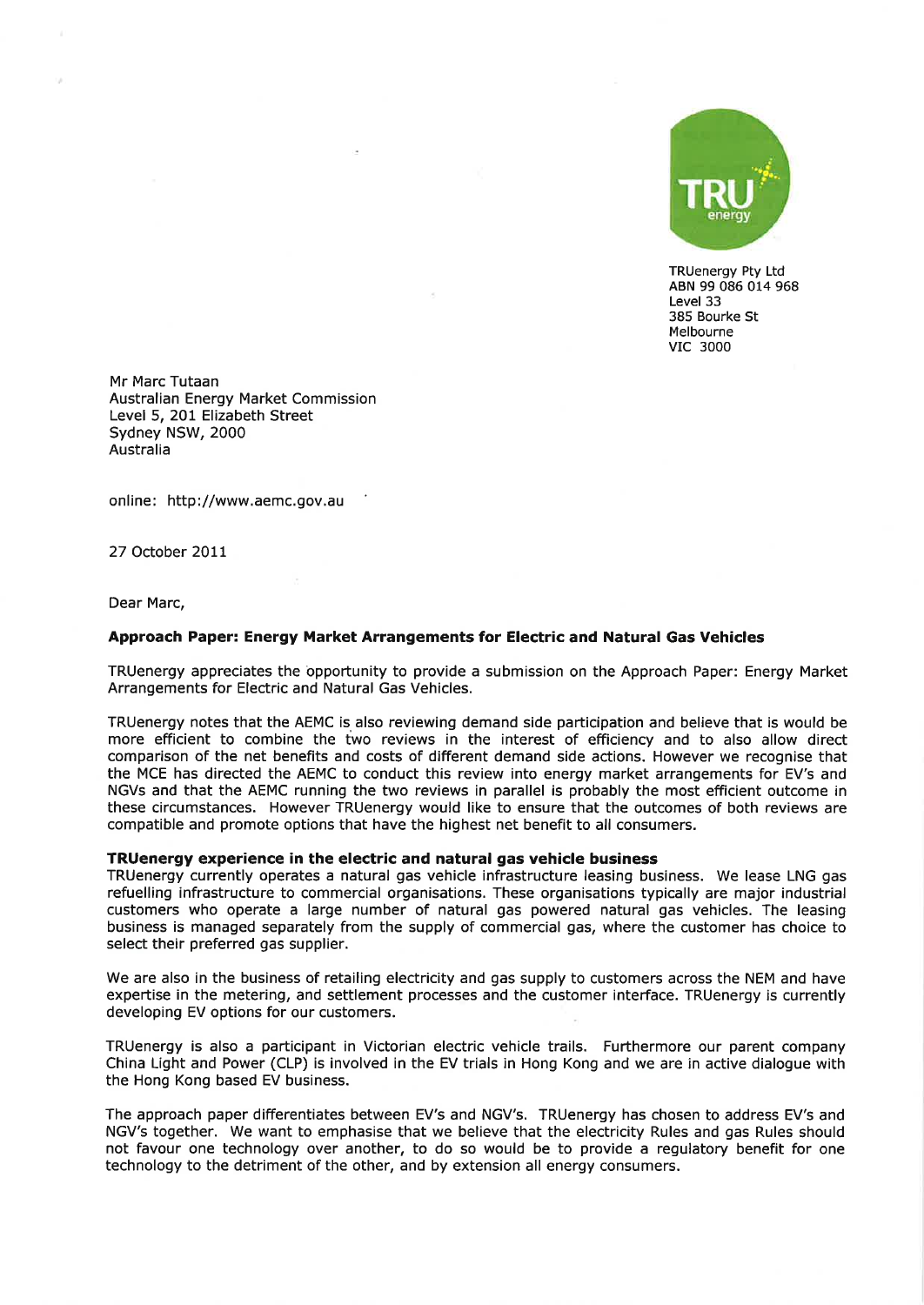Question 1/6: What are they key drivers and likely uptake of EV's/NGV's in the NEM? Are there any differences in these drivers between the NEM and WA?

The key drivers for uptake include vehicle supply availability (both models and brands), range of EV's and NGV's and the availability of vehicle charging/refuelling infrastructure. A key driver is the relative up front and operating costs between petrol, gas and electric vehicles. While some drivers may choose vehicles based on emission outputs, the reality is that upfront and ongoing costs will remain the key concern for vehicle owners.

TRUenergy would also like to note the role of excise tax in the relative cost structures for vehicles. Recently the government introduced an excise tax on public re-fuelling for gas vehicles; this has changed the economics for some NGV's. Currently private gas refuelling arrangements are not subject to excise tax. Modelled scenarios for uptake may wish to take into account the impact of different levels of excise tax on the difterent vehicle technologies.

The other key issue that would be relevant in comparing potential uptake rates in Australia to other countries would be to compare the propensity for overseas drivers to replace vehicles more frequently (younger fleet agelkm driven) relative to Australia, as well as the level of rebates and/or subsidies offered in various guises to stimulate the demand for EV's/NGV's.

TRUenergy is unable to comment on the difference in drivers between the NEM and WA.

Question 2/7: What are the costs and benefits that EV's/NGV's may introduce into Australia electricity markets?

The benefits of EV's and NGV's include providing consumers with the derived benefits from electricity and gas consumption. If consumers are able to utilise alternative sources of fuel for transportation at <sup>a</sup> lower equivalent petrol cost then there is a net benefit to the economy (assuming no other externalities exist for EV's and NGV's relative to petrol).

Specific costs for the electricity market (and similar issues for the gas market) include:

- (a) In the case of uncontrolled charging
	- a. the resultant peak demand increase for network companies would over time increase the level of investment required to meet peak demand or a reduction in supply security;
	- b. additional costs for securing regulating reserves; and
	- c. inefficiencies in the central dispatch process, when higher priced fast start generation required to meet the un-forecast demand over the 5 minute dispatch period.
- (b) In the case of controlled charging (where an organisation is able to control and communicate the level of demand) the increased costs would include;
	- a. the increased marginal value of electricity at the time of consumption, that would need to be paid by all consumers;
	- b. additional IT and communication systems to be implemented by AEMO and distribution companies;
	- c. development of EV tariffs and the cost of maintaining tarifts within both retailer and distributor systems; and
	- d. additional costs for reconciling and settling parent/child metering arrangements if the EV supply is separately metered and supplied, plus the costs for retailers who have to participate in this arrangements (i.e. retail the parent meter) but do no supply the child meter

**Question 3/8:** What are the appropriate electricity market regulatory arrangements necessary to facilitate the efficient uptake of EVs and NGVs?

TRUenergy proposes that the AEMC consider the issue of appropriate electricity market regulatory arrangements necessary to facilitate the efficient uptake of EVs be included in the consideration of market arrangements in the demand side pafticipation review. In doing so the AEMC would be able to compare the relative value to customers of different options with a view to progressing the highest value options earlier. This would maximise net benefit to all consumers.

TRUenergy does not believe that specific arrangements for EV's are warranted, as this promotes one form of technology over another. The NEM was founded on principles that do not favour one form of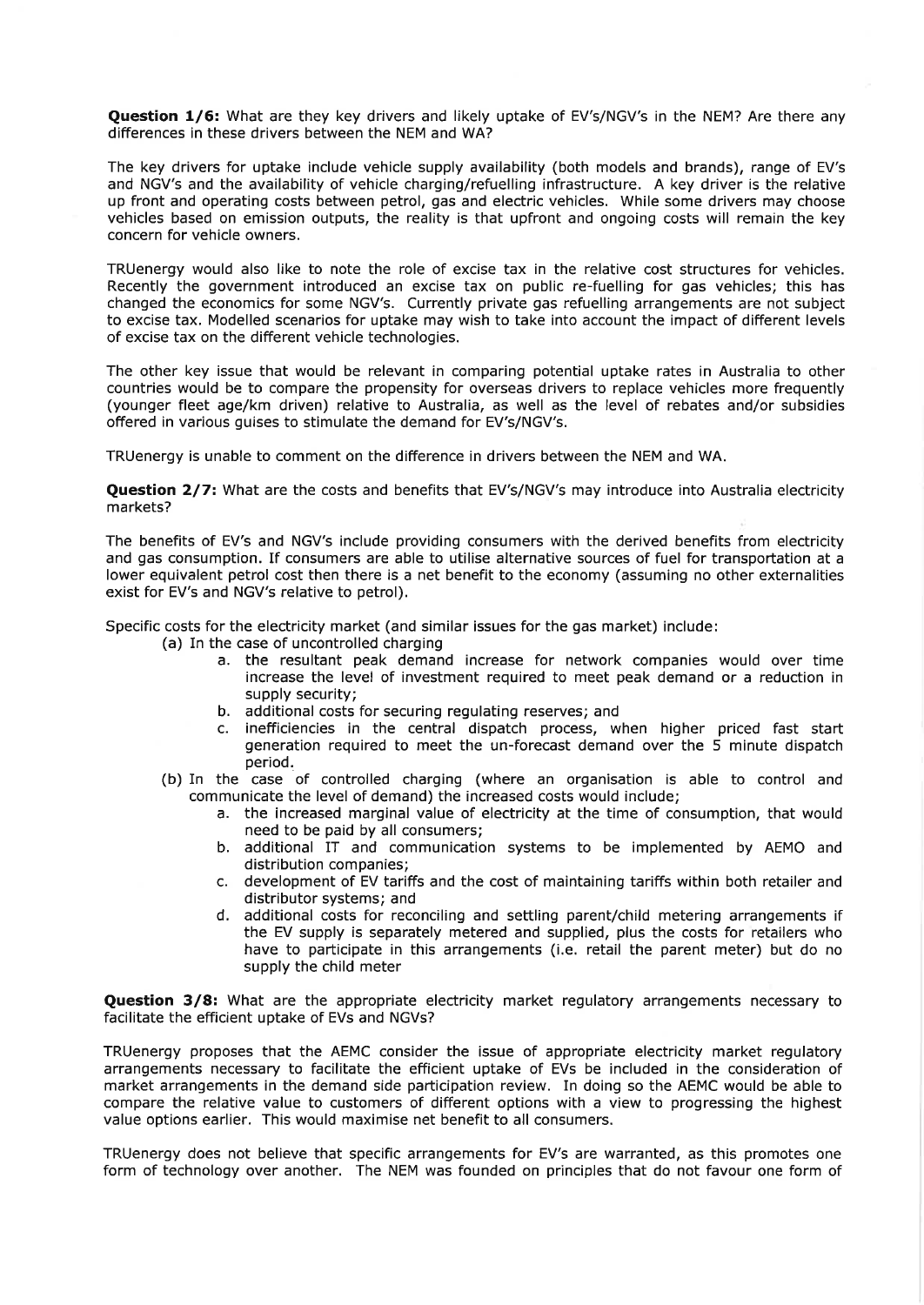technology over another and the principle is aligned with the NEO efficiency objective. Allocative efficiency is hampered when technology for specific groups of customers is effectively subsidised by the remaining consumers.

**Question 4/9:** What are the required changes to the current electricity market requiatory arrangements and suggestions for reform to facilitate the efficient uptake of EVs/NGVs?

In conjunction with other demand side options (assuming that one technology is favoured over another) the relevant sections of the Rules for consideration are chapters 5 - network connections and chapter 7 metering. TRUenergy's current interpretation of the Rules suggests that the Rules already facilitate EV's as load in the NEM.

We would also like to note that it is important that charging points were connected are residential premises in accordance with the electrical limits imposed by residential network connection agreements. Our concern arises from the impact of reduced reliability and higher network costs for all customers due to the additional unplanned load on a network. As a retailer our customers may suffer due to the actions of their neighbours.

Also TRUenergy is concerned about the the roll-out of quick charging stations (ones that aim to recharge cars in a very short period of time). The high level of current drawn from the network over a short period of time has the potential to degrade network performance. We would urge that network company's work together to ensure suitable standards and network connection arrangements for these types of charging stations are in place.

In the future it is possible that EV's may represent a reasonable portion of network load. While this load is distributed it is reasonable to expect there may be elements of central control. TRUenergy would like to see some development in the Rules that requires controllers of centrally controlled distributed load (and generation) to pafticipate in the provision of information to AEMO and local network companies. Also we note that AEMO takes into account EV growth in the NTNDP scenarios.

We believe one of the significant costs in the central dispatch process is in the errors on the demand side forecasts. The provision of information relating to centrally controlled load would allow for improved optimisation of the dispatch algorithm, which seeks to produce the lowest cost for consumers.

Apart from increasing dispatch inefficiency as a cost (if relevant information provisions are not in the Rules), some consideration would also need to be given for the allocation of regulating reserves costs to ensure that inefficient cross subsidisation between participants does not occur.

Question 5/10: Are there any electricity market regulatory arrangements that affect EV's/NGVs which may also apply to NGVs/EVs?

The current network arrangements for gas supply for public and commercial refuelling for private organisations appear to be satisfactory. We are aware that technology exists for in-home gas re-fuelling although it does not appear to have wide-spread application at this time. In an ideal world any consideration of Rule changes for electricity should also consider similar provisions in the gas rules. This is to ensure that a customer's choice is not swayed by the "more favourable" regulatory arrangements.

TRUenergy thanks the AEMC for the opportunity to provide a submission in relation to the Approach Paper. Please feel free to contact me on (03) 8628 1632 should you wish to further discuss this submission.

Yours Sincerely,

Stochmen

Lana Stockman Manager, Wholesale Regulation TRUenergy Pty Ltd